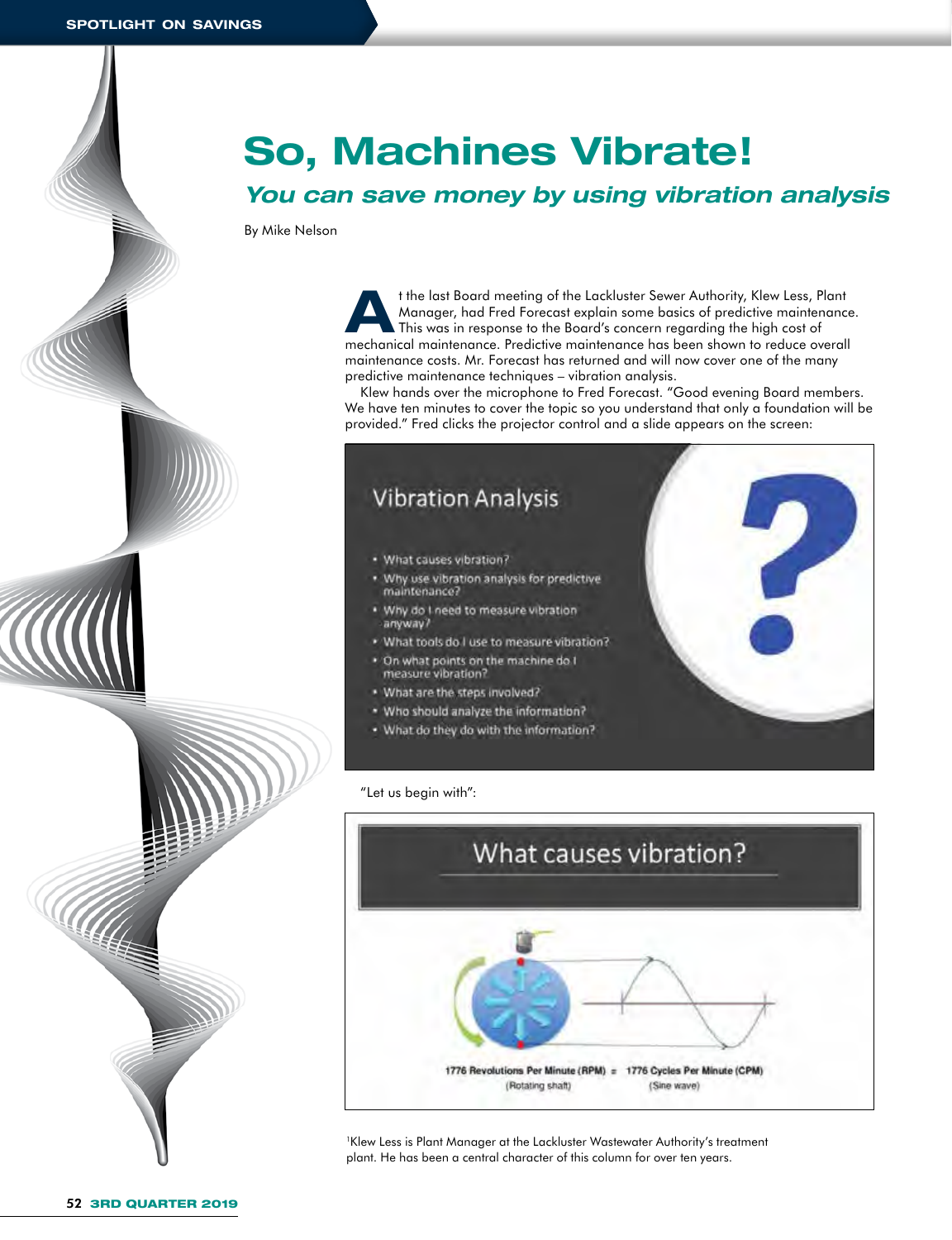## **"BY WATCHING THE VIBRATION LEVEL, WE UNDERSTAND WHEN REPAIR IS NECESSARY. WE ALSO MAY BE ABLE TO INCREASE MAINTENANCE INTERVALS."**

"Basically, because most machines rotate, various types of vibration are created. In this slide, we see eight common causes of machine vibration":



"Next, considering all the predictive maintenance techniques available, why choose vibration analysis? Vibration analysis is the best technology for diagnosing mechanical faults in rotating machines. It provides early warning of impending machine failure." A Board member interjects, "Based on my experience, the easiest predictive technique is listening to the machine." Fred Forecaster brings up a slide and responds, "I agree that hearing an unusual sound is easy and warns us, but if we look at the graph, you can see that the noise tells us we are close to failure, whereas the vibration gives us a much earlier warning":



Mr. Forecaster continues, "The next slide answers the basic question of why do we need to measure vibration anyway?"



"By watching the vibration level, we understand when repair is necessary. We also may be able to increase maintenance intervals. Maintenance can be scheduled by need, not just by accumulated hours of operation. All of this translates to savings in maintenance and equipment replacement and increased equipment availability. Your operation runs 24/7. Reliability of the process is vital." Fred brings up the next slide:

HA